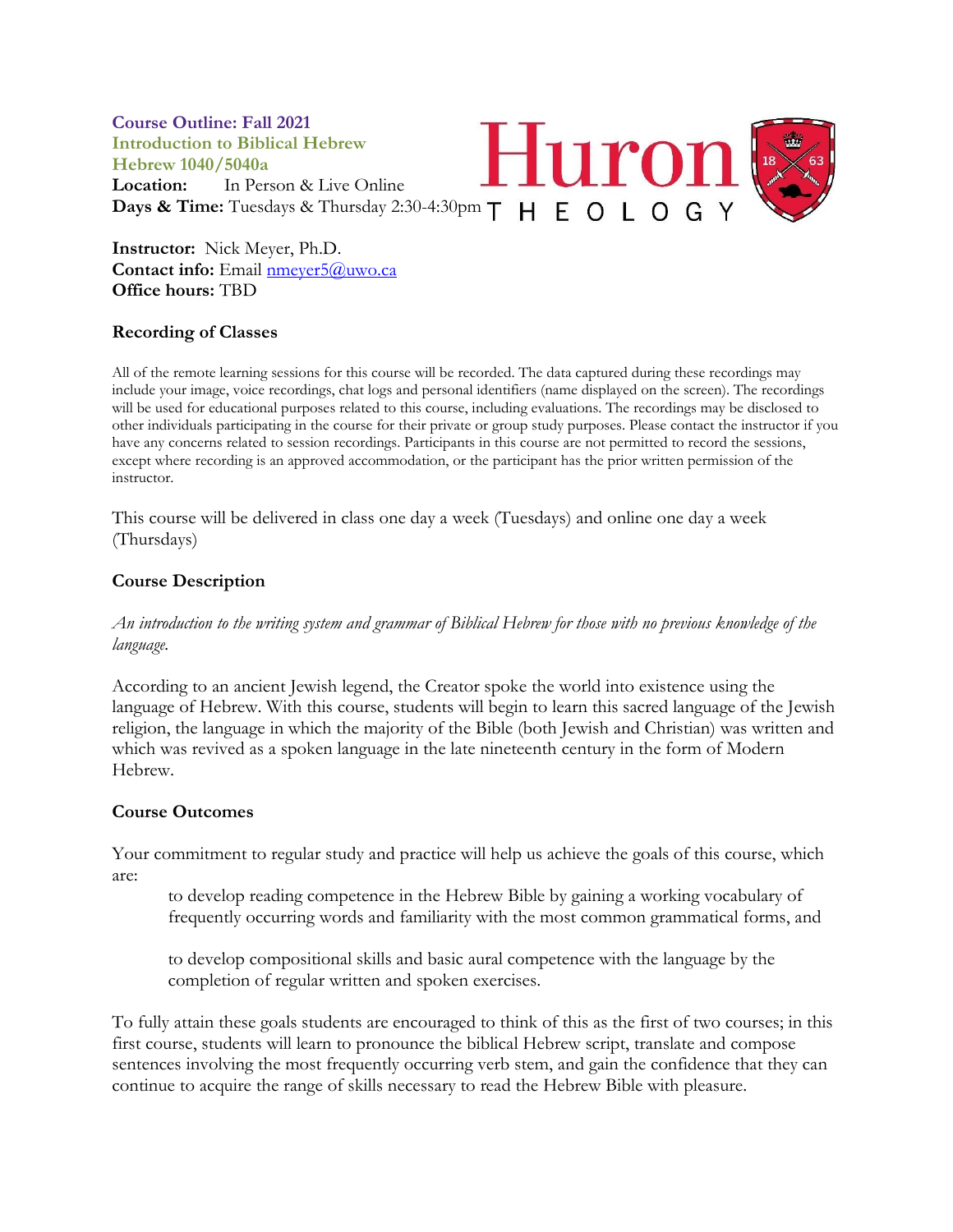### **Course Materials**

#### Required *at the very beginning of term*!

Simon, Ethelyn, Irene Resnikoff, and Linda Motzkin. *The First Hebrew Primer, Third Edition*. Berkeley: EKS Publishing, 2005. (see Western Bookstore)

*Primer Answer Book.* \$9.99 USD. See: [https://www.ekspublishing.com/biblical-hebrew/the](https://www.ekspublishing.com/biblical-hebrew/the-frist-hebrew-primer-answer-book)[frist-hebrew-primer-answer-book](https://www.ekspublishing.com/biblical-hebrew/the-frist-hebrew-primer-answer-book) (highly suggested to get as early as possible; order online)

#### *Not* Required for Purchase, but Recommended

*Companion to the First Hebrew Primer,* Audio Download. \$19.99 USD. See: https://www.ekspublishing.com/biblical-hebrew/the-first-hebrew-primer-companion-audio

Biblical Hebrew Flashcards – iPhone Application. \$9.99 USD. See: https://www.ekspublishing.com/biblical-hebrew/biblical-hebrew-flashcards-iphoneapplication

Biblical Hebrew Flashcards, by Curtis Clements. Android. Free. See: https://play.google.com/store/apps/details?id=com.school.ctclements.superbiblicalhebrew vocabulary

#### **Assignments & Evaluation**

#### Participation 15%

Attendance for most students will be critical to their success*.* Students should show up ready to be active participants in the classroom, volunteering and being ready to be called upon to ask and answer question and to practice reading Hebrew aloud.

#### Exercises 30%

Weekly exercises, worth 2% each, found at the end of each chapter in the textbook will be completed and a copy of the work uploaded in the form of a clearly named, scanned PDF file to OWL prior to 12pm on the day on which they are due. (These must be submitted in a *single* PDF file per assignment. Many applications are available for your phone which will convert photos into PDFs. One of the best and most powerful is CamScanner.) Exercises will be looked over by the instructor but not graded; their completion will be sufficient for full marks.

Quizzes 40%

Ten quizzes will be written, worth 5% each. The two lowest scores will be dropped. Quizzes will test vocabulary introduced at the beginning of chapters (students will be required to work ahead one chapter on vocabulary; see schedule), other items the text or instructor asks to be memorized, and grammar covered to that point.

Final Exam 15% The Final Exam will be cumulative. Date TBD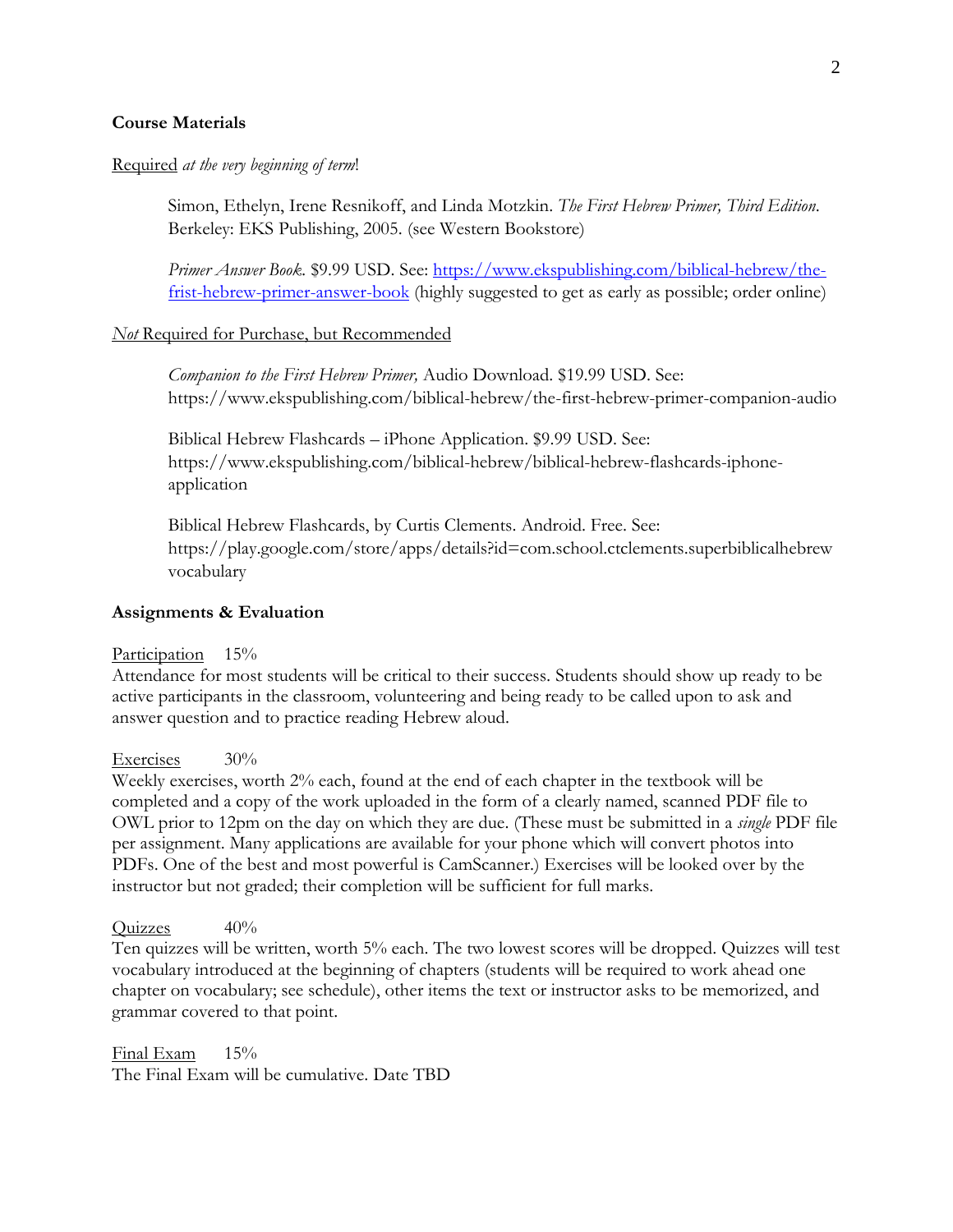### **Schedule**

Week 1: Introduction Sept 9: Syllabus & chapter 1 Week 2: The Signs and Sounds of Hebrew Sept 14: Chapter 1<sup>1</sup> Sept 16: Chapter 2 Exercises for ch. 1 due Week 3: The Signs and Sounds cont'd Sept 21: Chapter 3 Exercises for ch. 2 due Sept 23: Chs. 1-3 Week 4: Nouns and Verbs: Singular Sept 28: **Quiz 1 |** Chapter 4 Exercises for ch. 3 due Sept 30: Chapter 5 Week 5: Nouns and Verbs: Plural Oct 5: **Quiz 2 |** Chapter 6 Exercises for chs. 4 & 5 due Oct 7: Ch. 6 cont'd Week 6: The Perfect Oct 12: **Quiz 3 |** Chapter 7 Exercises for ch. 6 due Oct 14: Chapter 7 cont'd Week 7: The Direct Object Oct 19: **Quiz 4 |**Chapter 8 Exercises for ch. 7 due

Oct 21: Ch. 8 cont'd

Week 8: Word Pairs ("of") Oct 26: **Quiz 5 |** Chapter 9 Exercises for ch. 8 due Oct 28: Chapter 10 Week 9: **Fall Reading Week – No Class** Week 10: The Imperfect Nov 9: **Quiz 6 |** Chapter 11 Exercises for chs. 9 & 10 due Nov 11: Ch. 11 cont'd Week 11: Imperfect Imperfects Nov 16: **Quiz 7 |** Chapter 12 Exercises for ch. 11 due Nov 18: Ch. 12 cont'd Week 12: "Where the Verb?" Nov 23: **Quiz 8 |** Chapter 13 Exercises for ch. 12 due Nov 25: Ch. 13 cont'd Week 13: The Blessed Adjective Nov 30: **Quiz 9 |** Chapter 14 Exercises for ch. 13 due Dec 2: Ch. 14 cont'd Week 14: Review Dec 7: **Quiz 10 |**Chs. 1-14 Exercises for ch. 14 due

must learn this form of the letters of the alphabet. Script form is optional.

 $<sup>1</sup>$  As you work through chs. 1-3, be sure to learn the</sup> *names* of the consonants and vowels, which are to be found on the inside back cover (e.g., א is called *aleph*). Moreover, as course materials and instruction will employ Book Print or Block Writing, *all* students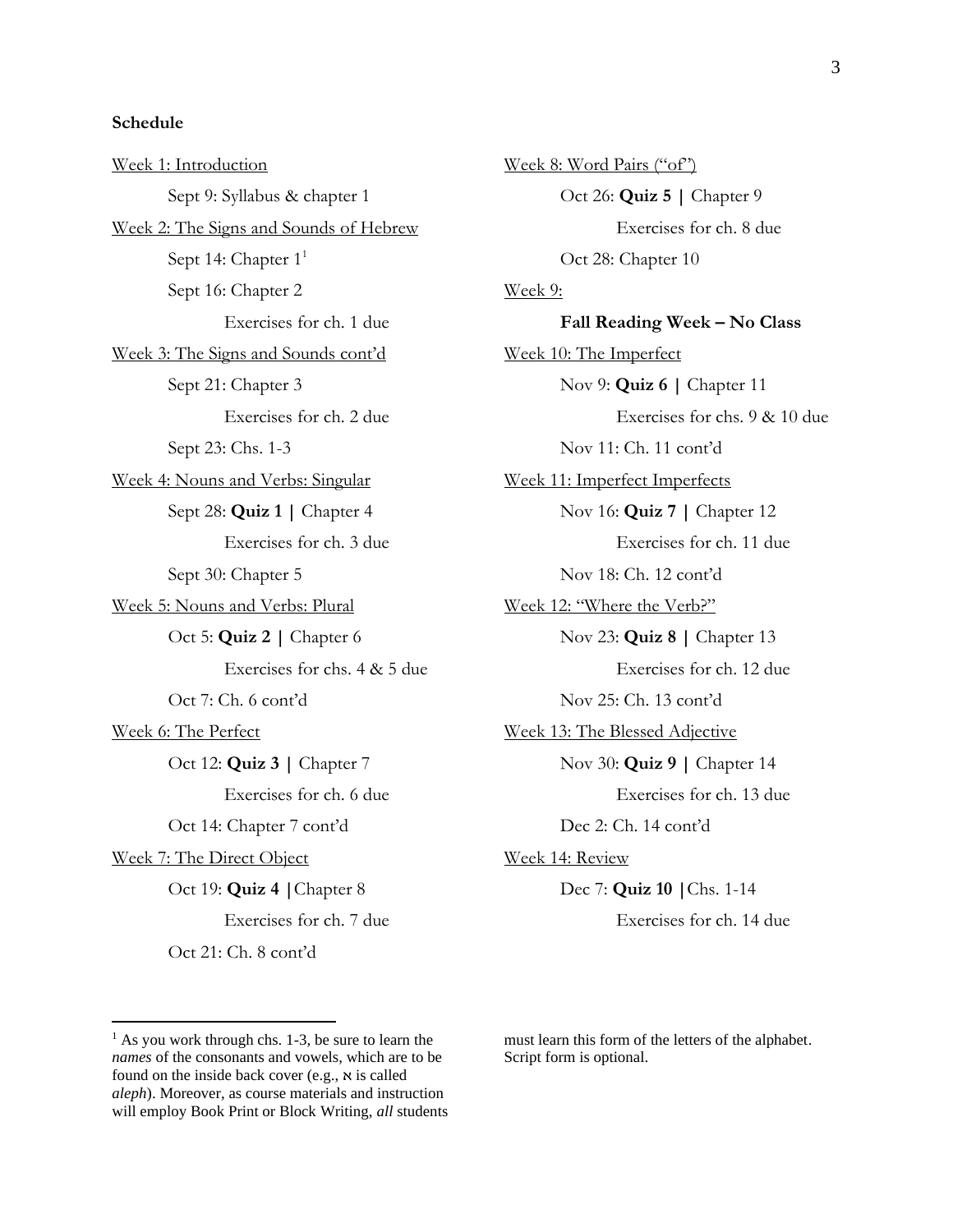### **Table of Exercises**

**Exercises for Chapter 1 (2%), due Thurs Sept 16** Complete all exercises **Exercises for Chapter 2 (2%), due Tues Sept 21** Complete all exercises **Exercises for Chapter 3 (2%), due Tues Sept 28** Complete all exercises **Exercises for Chapter 4 (2%), due Tues Oct 5** Complete exercises 1-5; 6-7 (oral only) **Exercises for Chapter 5 (2%), due Tues Oct 5** Complete all exercises; for exercises 6-8 complete the odd numbers within each **Exercises for Chapter 6 (2%), due Tues Oct 12** Complete all exercises; for 7 & 8 complete the odd numbers within each **Exercises for Chapter 7 (2%), due Tues Oct 19** Complete all exercises; for 5, 6 & 9 complete the odd numbers within each; for 11 complete orally only **Exercises for Chapter 8 (2%), due Tues Oct 26** Complete all exercises; for 5, 7 & 8 complete the odd numbers within each **Exercises for Chapter 9 (2%), due Tues Nov 9** Complete exercises 1-8 (oral only for 4 & 6; odd for 8) and 9.1 & 9.5 **Exercises for Chapter 10 (2%), due Tues Nov 9** Complete exercises 1-5 (oral only for 4), and 6.1 & 6.6; Ruth, oral only **Exercises for Chapter 11 (2%), due Tues Nov 16** Complete all exercises (even numbers only for 5); Ruth, oral **Exercises for Chapter 12 (2%), due Tues Nov 23** Complete all exercises; for 3 & 8 odd numbers; for 5 even numbers; Ruth, oral **Exercises for Chapter 13 (2%), due Tues Nov 30** Complete all of 1, 3, 4, 6 & 9; odd numbers of 2, 5 & 8; Ruth, oral **Exercises for Chapter 14 (2%), due Tues Dec 7** Complete all exercises; for 2, 4, 6 & 7 odd numbers within each; Ruth, oral

# **Additional Statements:**

- **1. Statement on Use of Electronic Devices during Class and in Tests and Exams**  It is particularly important in an online setting that students respect the classroom environment and refrain from inappropriate or distracting use of technology. It is also important that students exercise the highest levels of integrity during tests and exams, completing these within the limits established by the instructor.
- 2. **Statement on Academic Offences:** Scholastic offences are taken seriously and students are directed to read the appropriate policy, specifically, the definition of what constitutes a Scholastic Offence, at the following web site: [https://westerncalendar.uwo.ca/PolicyPages.cfm?Command=showCategory&PolicyCategoryI](https://westerncalendar.uwo.ca/PolicyPages.cfm?Command=showCategory&PolicyCategoryID=1&SelectedCalendar=Live&ArchiveID=#Page_20) [D=1&SelectedCalendar=Live&ArchiveID=#Page\\_20.](https://westerncalendar.uwo.ca/PolicyPages.cfm?Command=showCategory&PolicyCategoryID=1&SelectedCalendar=Live&ArchiveID=#Page_20)

# **3. Plagiarism-detecting Software/Computer Marking:**

A) All required papers may be subject to submission for textual similarity review to the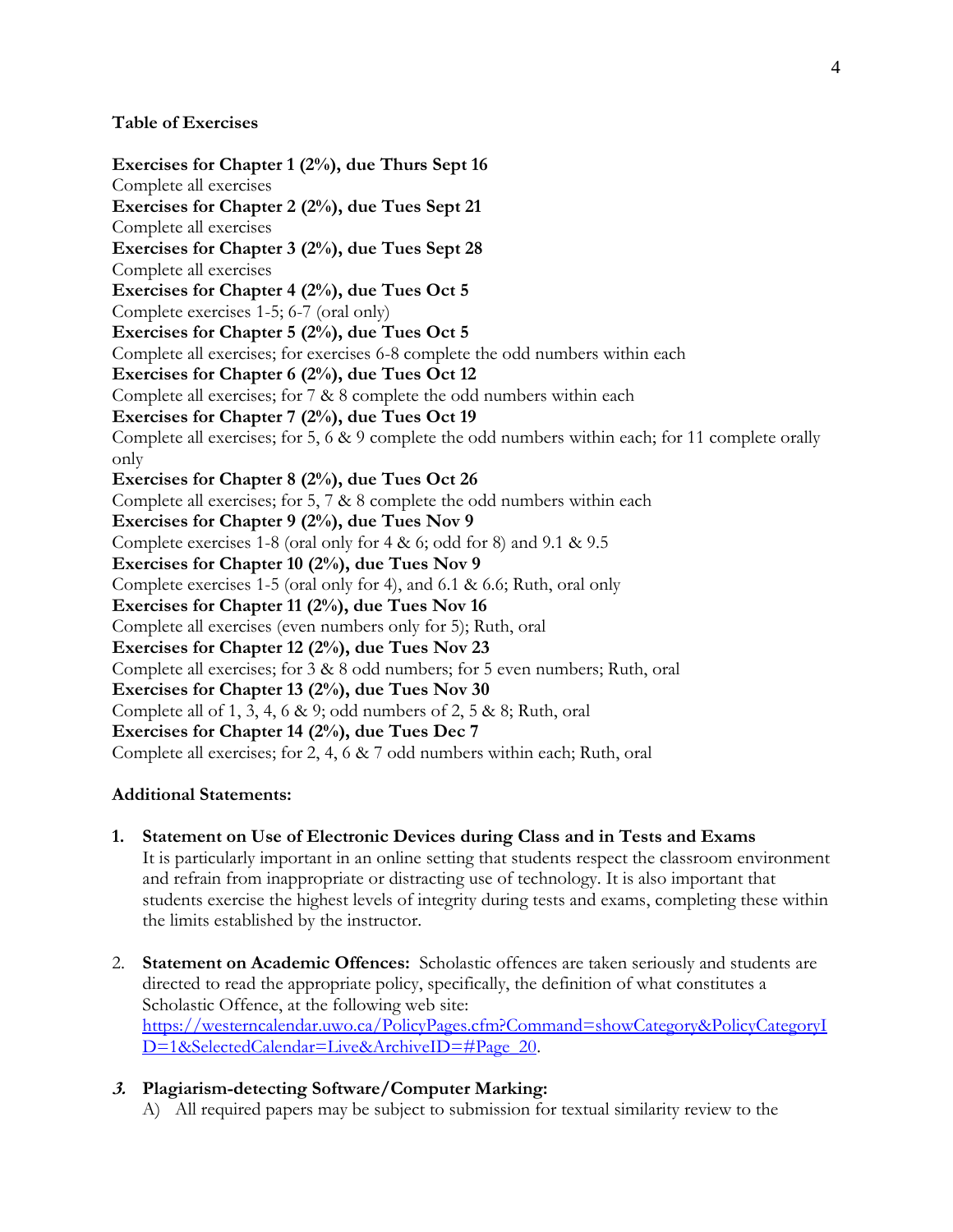commercial plagiarism detection software under license to the University for the detection of plagiarism. All papers submitted for such checking will be included as source documents in the reference database for the purpose of detecting plagiarism of papers subsequently submitted to the system. Use of the service is subject to the licensing agreement, currently between The University of Western Ontario and Turnitin.com ( http://www.turnitin.com ).

B) Computer-marked multiple-choice tests and/or exams may be subject to submission for similarity review by software that will check for unusual coincidences in answer patterns that may indicate cheating.

# **4. Support Services:**

- Huron's Faculty of Theology, Office of the Dean: [http://www.huronuc.on.ca](http://www.huronuc.on.ca/)  $\geq$  Theology
- Faculty of Theology office:  $\text{src}(\hat{a})$ uwo.ca
- Bachelor's Academic Advising at Huron: [https://huronatwestern.ca/student-life/student](https://huronatwestern.ca/student-life/student-services/academic-advising/)[services/academic-advising/](https://huronatwestern.ca/student-life/student-services/academic-advising/)
- Huron's Writing Skills Centre: <https://huronatwestern.ca/library/writing-services/>
- Mental Health@Western:  $\frac{http://www.uwo.ca/uwocom/mentalhealth/}{http://www.uwo.ca/uwocom/mentalth/}$  Students who are in emotional/mental distress should refer to this website for a complete list of options about how to obtain help.
- [Student Accessibility Services:](http://academicsupport.uwo.ca/accessible_education/index.html) [http://academicsupport.uwo.ca/accessible\\_education/index.html](http://academicsupport.uwo.ca/accessible_education/index.html) Western is committed to achieving barrier-free accessibility for all its members, including graduate students. As part of this commitment, Western provides a variety of services devoted to promoting, advocating, and accommodating persons with disabilities in their respective graduate program.

Students with disabilities (for example, chronic illnesses, mental health conditions, mobility impairments) are encouraged to register with Student Accessibility Services, a confidential service designed to support graduate and undergraduate students through their academic program. With the appropriate documentation, the student will work with both SAS and their faculty (normally their Dean and/or Course instructor) to ensure that appropriate academic accommodations to program requirements are arranged.

- Services provided by Western University Student Council: http://westernusc.ca/yourservices/
- **5. Academic Accommodation for Absences:** *Types of Accommodation and how to use them:*  [https://registrar.uwo.ca/academics/academic\\_considerations/index.html](https://registrar.uwo.ca/academics/academic_considerations/index.html)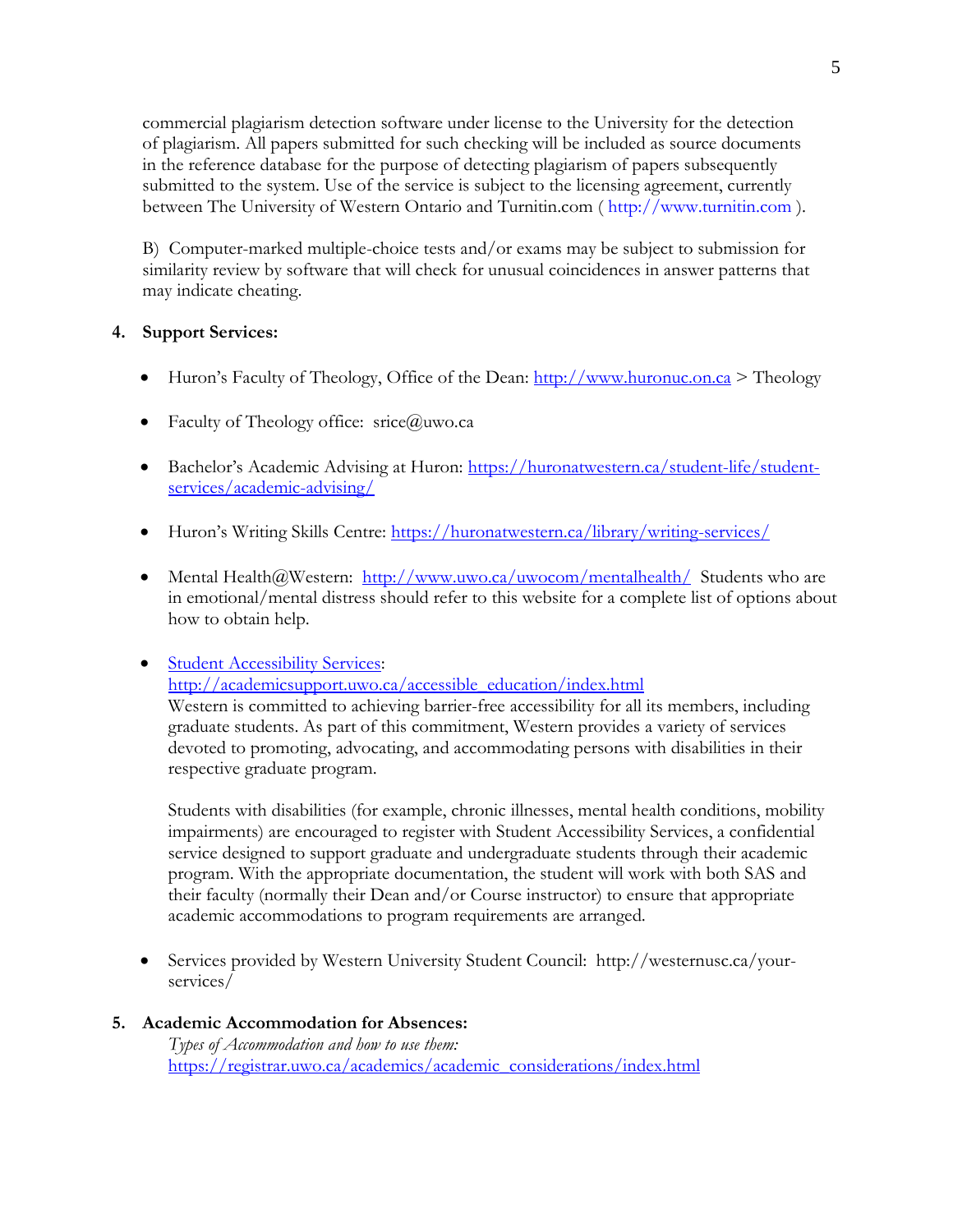### *Student Medical Certificate can be found here, if required: [https://www.uwo.ca/univsec/pdf/academic\\_policies/appeals/medicalform.pdf](https://www.uwo.ca/univsec/pdf/academic_policies/appeals/medicalform.pdf)*

Students who experience an extenuating circumstance (illness, injury, or other extenuating circumstance) sufficiently significant to temporarily render them unable to meet academic requirements may submit a request for academic consideration through the following routes:

- i. **Submitting a Self-Reported Absence form** provided that the conditions for submission are Met (see below);
- ii. **For medical absences, submitting a Student Medical Certificate (SMC)**, signed by a licensed medical or mental health practitioner in order to be eligible for Academic Consideration (for instance, when a Self-Report is not possible: any assignment worth more than 30%, final exams, or December mid-terms during exam schedule); or
- iii. **For non-medical absences**, submitting appropriate documentation (e.g., obituary, police report, accident report, court order, etc.) to Academic Counselling in their Faculty of registration in order to be eligible for academic consideration. Students are encouraged to contact their Academic Counselling unit to clarify what documentation is appropriate.

Any documentation required must be submitted by the student directly to your Faculty's Dean's office (or academic counselor), and not to the instructor. For students of the Faculty of Theology, all such documentation must be submitted to theology@huron.uwo.ca. It will be the Dean`s office that will determine if accommodation is warranted.

# **Further Details about Requests for Academic Consideration Self-Reported Absence Form**

# **Report through student.uwo.ca.**

The full Policy on Academic Consideration for student absences is available at: [https://www.uwo.ca/univsec/pdf/academic\\_policies/appeals/Academic\\_Consideration\\_for\\_a](https://www.uwo.ca/univsec/pdf/academic_policies/appeals/Academic_Consideration_for_absences.pdf) [bsences.pdf](https://www.uwo.ca/univsec/pdf/academic_policies/appeals/Academic_Consideration_for_absences.pdf).

Students who experience an unexpected illness or injury or an extenuating circumstance (48 hours or less) that is sufficiently severe to temporarily render them unable to meet academic requirements (e.g., attending lectures or labs, writing tests or midterm exams, completing and submitting assignments, participating in presentations) should self-declare using the online Self-Reported Absence portal. This option should be used in situations where the student expects to resume academic responsibilities within 48 hours or less.

The following conditions are in place for self-reporting of medical or extenuating circumstances:

- a. students will be allowed a maximum of two self-reported absences between September and April and one self-reported absence between May and August
- b. any absences in excess of the number designated in clause a above, regardless of duration, will require students to present a Student Medical Certificate (SMC), signed by a licensed medical or mental health practitioner, detailing the duration and severity of illness, or